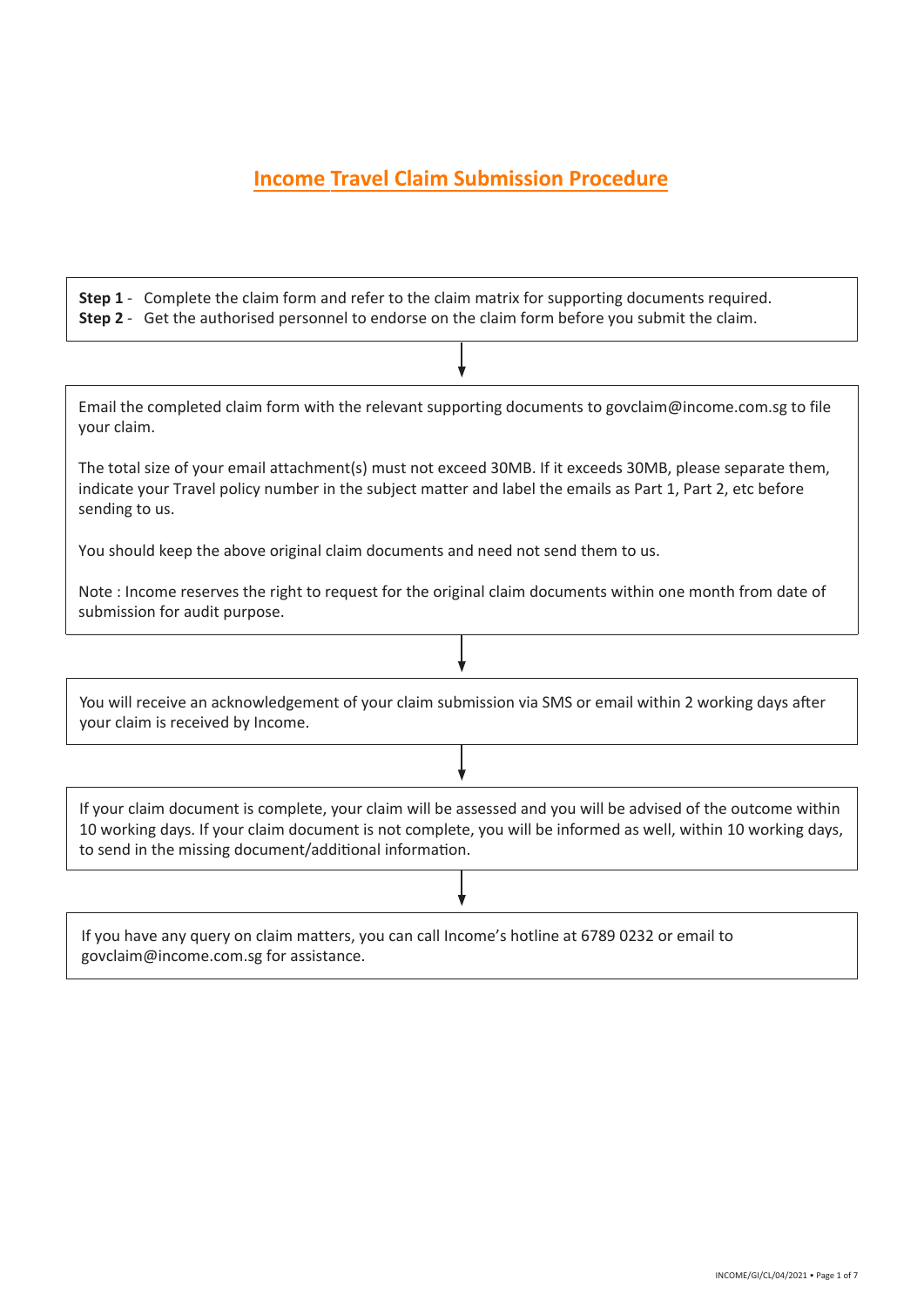## **Income Travel Insurance - Claim Matrix**

| <b>Benefit</b><br>Claims<br>Supporting<br>Documents                                       | Personal Accident Accidental Death | Personal Accident Permanent<br>Disablement | Comatose State                                       | Medical Expenses (Overseas &<br>Singapore) | Overseas Hospital Allowance | Nursing Assistance Expenses        | Hospital Visitation      | Compassionate Visit      | Cancelling or Postponing The Insured<br>Person's Trip | Shortening The Insured Person's Trip | Insolvency of Travel Operator                        | Extension of Stay         | Loss or Damage of Baggage and<br>Personal Belongings | Losing Travel Documents               | Losing money including credit card/<br>debit card fraud | Baggage Delay            | Flight Delay/Missed Connections /<br>Flight diversion or overbooking | Kidnap and Hostage       | Emergency Phone Charges  | Personal Liability       | Trauma Counselling, Psychiatric and<br>Psychological Treatment Expenses |
|-------------------------------------------------------------------------------------------|------------------------------------|--------------------------------------------|------------------------------------------------------|--------------------------------------------|-----------------------------|------------------------------------|--------------------------|--------------------------|-------------------------------------------------------|--------------------------------------|------------------------------------------------------|---------------------------|------------------------------------------------------|---------------------------------------|---------------------------------------------------------|--------------------------|----------------------------------------------------------------------|--------------------------|--------------------------|--------------------------|-------------------------------------------------------------------------|
| Airticket/boarding pass/ passport<br>stamp showing date of travel                         | <b>YES</b>                         | YES                                        | YES                                                  | YES                                        | YES                         | YES                                | YES                      | YES                      | YES                                                   | YES                                  | $\overline{\phantom{a}}$                             | YES                       | YES                                                  | YES                                   | YES                                                     | YES                      | YES                                                                  | YES                      | YES                      | YES                      | YES                                                                     |
| Travel itinerary                                                                          | YES                                | YES                                        | YES                                                  | YES                                        | YES                         | YES                                | <b>YES</b>               | YES                      | YES                                                   | YES                                  | $\blacksquare$                                       | YES                       | YES                                                  | YES                                   | YES                                                     | YES                      | YES                                                                  | <b>YES</b>               | YES                      | YES                      | YES<br>$\overline{\phantom{a}}$                                         |
| Death certificate<br>Autopsy/post mortem report                                           | YES<br>YES                         | $\overline{\phantom{a}}$<br>$\sim$         | $\overline{\phantom{a}}$<br>$\overline{\phantom{a}}$ | $\sim$<br>$\sim$                           | $\omega$<br>$\Box$          | $\overline{\phantom{a}}$<br>$\sim$ | $\blacksquare$<br>÷,     | YES<br>÷,                | YES<br>÷,                                             | YES                                  | $\overline{\phantom{a}}$<br>$\overline{\phantom{a}}$ | $\bar{\phantom{a}}$<br>÷, | $\sim$<br>$\overline{a}$                             | $\bar{\phantom{a}}$<br>$\blacksquare$ | $\sim$<br>ä,                                            | $\omega$<br>$\sim$       | $\overline{\phantom{a}}$<br>$\sim$                                   | $\overline{\phantom{a}}$ | $\overline{\phantom{a}}$ | $\omega$<br>÷,           |                                                                         |
| Police report                                                                             | YES                                | YES                                        | YES                                                  | YES                                        | $\Box$                      | YES                                | $\omega$                 | $\omega$                 | $\sim$                                                | ä,                                   | $\omega$                                             | $\Box$                    | YES                                                  | YES                                   | YES                                                     | $\overline{\phantom{a}}$ | $\overline{\phantom{a}}$                                             | <b>YES</b>               | $\omega$                 | $\overline{\phantom{a}}$ | YES                                                                     |
| Medical report (if any)                                                                   | YES                                | YES                                        | YES                                                  | YES                                        | YES                         | YES                                | YES                      | $\overline{\phantom{a}}$ | YES                                                   | YES                                  | $\overline{\phantom{a}}$                             | ÷,                        | $\overline{\phantom{a}}$                             | $\overline{\phantom{a}}$              | $\overline{\phantom{a}}$                                | ÷,                       | $\blacksquare$                                                       | $\overline{\phantom{a}}$ | ÷,                       | $\overline{\phantom{a}}$ | YES                                                                     |
| Original Medical receipts                                                                 |                                    | $\bar{a}$                                  | ÷.                                                   | YES                                        | $\sim$                      |                                    |                          |                          | $\sim$                                                |                                      | ÷.                                                   | $\sim$                    | $\sim$                                               | $\bar{a}$                             | $\omega$                                                | $\sim$                   | $\sim$                                                               | $\bar{z}$                | ÷,                       | $\omega$                 | $\overline{\phantom{a}}$                                                |
| Hospital discharge summary                                                                | YES                                | YES                                        | YES                                                  | YES                                        | YES                         | YES                                | YES                      |                          | YES                                                   | YES                                  | ÷,                                                   |                           | $\overline{a}$                                       | $\bar{a}$                             | L,                                                      |                          |                                                                      |                          |                          | ÷,                       | YES                                                                     |
| Original receipt for transport and<br>accomodation expenses                               |                                    |                                            |                                                      |                                            | $\overline{\phantom{a}}$    | $\blacksquare$                     | YES                      | YES                      | YES                                                   | YES                                  | YES                                                  | YES                       | $\sim$                                               | YES                                   | J,                                                      |                          |                                                                      |                          |                          | ÷,                       |                                                                         |
| Property irregularity report/<br>hotel management report                                  |                                    |                                            |                                                      |                                            | $\overline{\phantom{a}}$    | $\sim$                             |                          | ÷,                       |                                                       |                                      | ÷                                                    | ÷,                        | YES                                                  | YES                                   | YES                                                     | YES                      |                                                                      |                          |                          |                          | ٠                                                                       |
| Original purchase receipts/ credit<br>card statement/ warranty card                       |                                    |                                            |                                                      |                                            | $\overline{\phantom{a}}$    | $\sim$                             |                          | ÷,                       | ÷,                                                    |                                      | $\overline{\phantom{a}}$                             |                           | YES                                                  | $\blacksquare$                        | ÷,                                                      |                          |                                                                      |                          |                          | ÷,                       | ÷,                                                                      |
| for lost items<br>Original repair receipts and<br>diagnostic report                       | ÷,                                 |                                            |                                                      |                                            | $\overline{\phantom{a}}$    |                                    | ÷,                       | ÷,                       | ÷                                                     |                                      | ÷,                                                   | ÷,                        | YES                                                  | ä,                                    | ä,                                                      |                          | $\sim$                                                               |                          |                          | ÷.                       |                                                                         |
| Photographs of damaged items                                                              |                                    |                                            | ÷,                                                   |                                            | ÷,                          | $\overline{\phantom{a}}$           |                          | ä,                       | ÷,                                                    |                                      | ÷,                                                   | ÷,                        | YES                                                  | ä,                                    | ä,                                                      |                          | ٠                                                                    |                          |                          | ٠.                       |                                                                         |
| Letter of compensation from<br>airlines or hotel                                          |                                    |                                            |                                                      |                                            | ł,                          |                                    |                          |                          |                                                       |                                      | ÷,                                                   |                           | YES                                                  | ł,                                    | í,                                                      |                          |                                                                      |                          |                          |                          |                                                                         |
| Original receipts for passport<br>replacement, passport<br>photograph or travel documents |                                    |                                            | ÷,                                                   | ٠.                                         | ä,                          | $\sim$                             | ÷                        | ä,                       | ÷,                                                    | ÷,                                   | ÷,                                                   | ÷,                        | $\sim$                                               | YES                                   | J,                                                      |                          |                                                                      |                          | ٠                        | ÷,                       | ÷,                                                                      |
| Acknowledgement slip for                                                                  |                                    |                                            |                                                      |                                            | ÷,                          |                                    |                          | ÷,                       |                                                       |                                      | ÷,                                                   |                           |                                                      | $\overline{\phantom{a}}$              | ä,                                                      | YES                      |                                                                      |                          |                          |                          | ä,                                                                      |
| baggage delay<br>Letter from transport operator to<br>state the cause and length of       |                                    |                                            |                                                      |                                            | $\overline{\phantom{a}}$    |                                    |                          | ÷,                       |                                                       |                                      | ÷,                                                   |                           |                                                      | ł,                                    | $\sim$                                                  | YES                      | YES                                                                  |                          |                          | ÷,                       | ÷,                                                                      |
| delay<br>Letter from transport operator to                                                |                                    |                                            |                                                      |                                            | $\overline{\phantom{a}}$    |                                    |                          | ÷,                       |                                                       |                                      | ÷,                                                   |                           |                                                      | ÷,                                    |                                                         |                          |                                                                      |                          |                          | ÷,                       |                                                                         |
| confirm the overbooked flight<br>Medical report to show insured is                        |                                    |                                            |                                                      |                                            |                             |                                    |                          |                          | <b>YES</b>                                            | <b>YES</b>                           |                                                      | <b>YES</b>                |                                                      |                                       |                                                         |                          |                                                                      |                          |                          |                          |                                                                         |
| unfit to travel<br>Receipt from travel agency and<br>statement of refund documents        |                                    |                                            | ÷,                                                   |                                            | ä,                          | $\sim$                             | ÷,                       | $\overline{\phantom{a}}$ | YES                                                   | YES                                  | ÷,                                                   | ÷,                        |                                                      | ä,                                    | ä,                                                      |                          |                                                                      |                          |                          | ÷.                       |                                                                         |
| Marriage certificate/birth                                                                | YES                                |                                            |                                                      |                                            | $\sim$                      |                                    |                          | $\blacksquare$           | YES                                                   | YES                                  | $\overline{\phantom{a}}$                             |                           |                                                      | $\bar{a}$                             |                                                         |                          |                                                                      |                          |                          |                          | $\sim$                                                                  |
| certificate<br>Telephone bills incurred                                                   | $\overline{\phantom{a}}$           | $\overline{\phantom{a}}$                   | $\overline{\phantom{a}}$                             | $\overline{\phantom{a}}$                   | $\overline{\phantom{a}}$    | $\overline{\phantom{a}}$           | $\overline{\phantom{a}}$ | $\overline{\phantom{a}}$ | $\overline{\phantom{a}}$                              | $\blacksquare$                       | $\blacksquare$                                       | $\overline{\phantom{a}}$  | $\overline{\phantom{a}}$                             | $\overline{\phantom{a}}$              | $\overline{\phantom{a}}$                                | $\overline{\phantom{a}}$ | $\blacksquare$                                                       | $\overline{\phantom{a}}$ | YES                      | $\overline{\phantom{a}}$ | $\overline{\phantom{a}}$                                                |
| 3rd party claim correspondences                                                           |                                    |                                            | ÷,                                                   |                                            | $\blacksquare$              | $\sim$                             | ÷,                       | ä,                       | ä,                                                    |                                      | $\overline{\phantom{a}}$                             |                           |                                                      | $\blacksquare$                        | L,                                                      |                          |                                                                      |                          |                          | YES                      | ٠                                                                       |
| Evidence on insolvency of travel                                                          |                                    |                                            |                                                      |                                            | ä,                          |                                    |                          | ÷,                       |                                                       |                                      | YES                                                  |                           |                                                      | ä,                                    | ä,                                                      |                          | $\sim$                                                               |                          |                          | ÷,                       |                                                                         |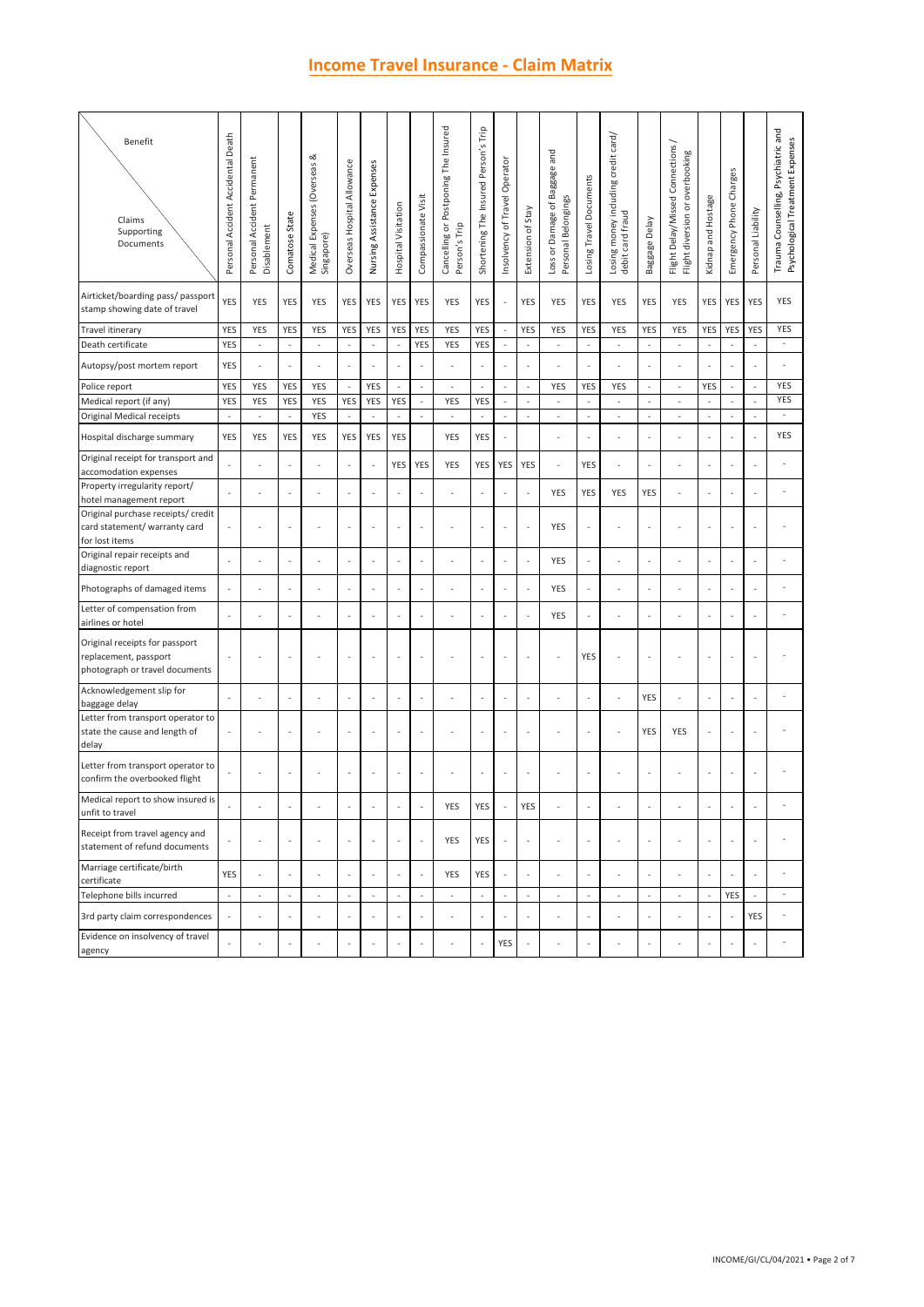

## **MINISTRY OF EDUCATION**

# **Travel insurance claim form**

### **Important notice**

- If we accept this form, it does not mean we are taking legal responsibility for your claim.
- If we ask for any documents as proof or a report, you will have to pay the costs involved in providing them.
- To avoid delay in processing your claim, please send your completed claim form, together with the supporting documents, within 60 days from the date of the event.
- Please do not leave any field blank. Write 'none' or 'NA' where relevant.

| <b>Policy number:</b>               |  |
|-------------------------------------|--|
| Claim number:<br>(For official use) |  |

|                                                                                       |                                                | <b>Details of policyholder/school</b>           |                                                             |            |                                                    |  |
|---------------------------------------------------------------------------------------|------------------------------------------------|-------------------------------------------------|-------------------------------------------------------------|------------|----------------------------------------------------|--|
| Product name and plan (Tick where applicable)                                         |                                                |                                                 |                                                             |            |                                                    |  |
| Individual Plan<br><b>Student Plan</b>                                                |                                                |                                                 |                                                             |            |                                                    |  |
| Name of policyholder/school                                                           |                                                | Name of contact person                          |                                                             |            |                                                    |  |
| Mailing address                                                                       |                                                | Designation                                     |                                                             | Department |                                                    |  |
| Contact number                                                                        |                                                |                                                 | Email                                                       |            |                                                    |  |
| (Office)<br>(Handphone)                                                               | (Fax)                                          |                                                 |                                                             |            |                                                    |  |
|                                                                                       |                                                | Personal details of claimant (employee/student) |                                                             |            |                                                    |  |
| Name of employee/student                                                              | Sex                                            | $\Box$ Female<br>$\Box$ Male $\parallel$        | NRIC, FIN or Passport number                                |            | Date of birth(dd/mm/yyyy)                          |  |
| Home address                                                                          |                                                |                                                 |                                                             |            |                                                    |  |
| Contact number                                                                        |                                                |                                                 |                                                             | Email      |                                                    |  |
| (Office)<br>(Home)                                                                    | (Handphone)                                    |                                                 |                                                             |            |                                                    |  |
|                                                                                       |                                                | <b>Payee's details</b>                          |                                                             |            |                                                    |  |
| Settlement to be made to: $\lfloor$<br>Policyholder/school                            | Employee/student                               |                                                 |                                                             |            | Others (Please provide relationship with claimant) |  |
| Please select the mode of payment below:                                              |                                                |                                                 |                                                             |            |                                                    |  |
| Cheque (If payment to employee/student/others, please provide the following details): |                                                |                                                 |                                                             |            |                                                    |  |
| Full name (as shown in the bank account)                                              |                                                |                                                 | NRIC, FIN or passport number (as shown in the bank account) |            | Nationality                                        |  |
| Payee Address                                                                         |                                                |                                                 |                                                             |            |                                                    |  |
| Direct Transfer to Bank                                                               |                                                |                                                 |                                                             |            |                                                    |  |
| Full name (as shown in the bank account)                                              |                                                |                                                 | NRIC, FIN or passport number (as shown in the bank account) |            | Nationality                                        |  |
| Name of bank                                                                          |                                                | Bank account number                             |                                                             |            |                                                    |  |
| For payment by PayNow (registered with NRIC No. only)                                 |                                                |                                                 |                                                             |            |                                                    |  |
| <b>Travel details</b>                                                                 |                                                |                                                 |                                                             |            |                                                    |  |
| Date of departure from Singapore(dd/mm/yyyy)<br>Time                                  | $\mathsf{Jam}\,\mathsf{\sqcup\!\sqcup\!pm\!m}$ |                                                 | Date of return to Singapore(dd/mm/yyyy)                     |            | Time<br>$\Box$ am $\Box$ pm                        |  |
| Which country or city did the incident, injury or illness happen in?                  |                                                |                                                 | Date of event (dd/mm/yyyy)                                  |            | Time<br>⊿am l<br>$\Box$ pm                         |  |
| Description of incident, injury or illness                                            |                                                |                                                 |                                                             |            |                                                    |  |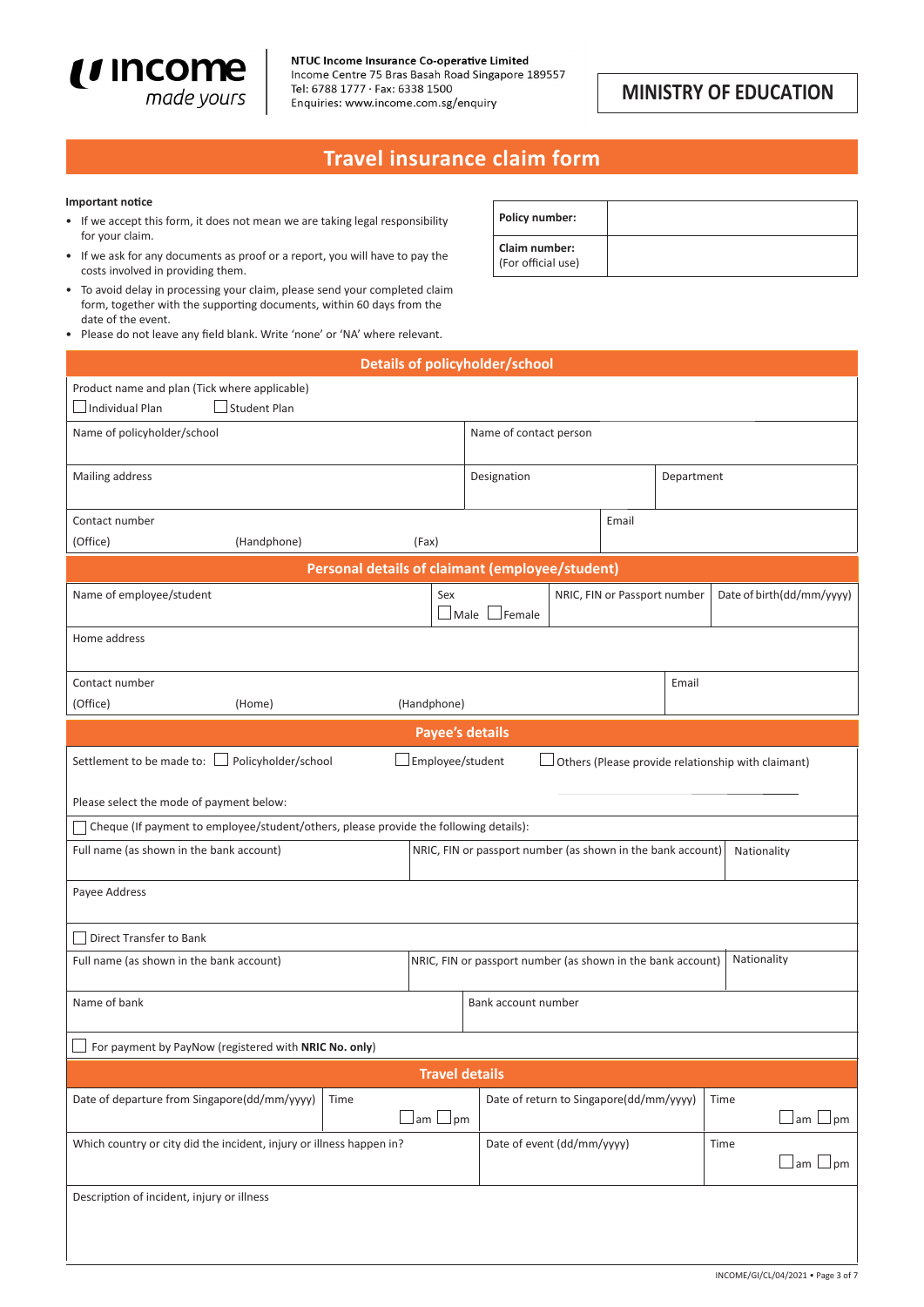| Are there any other insurance policies covering you for this incident?                 |
|----------------------------------------------------------------------------------------|
| If Yes, please give the name of the insurer, policy number and amount you can recover. |

| <b>Main benefits</b>                                                                                                                                                       |                                                                                                                                                           |  |  |  |  |  |  |
|----------------------------------------------------------------------------------------------------------------------------------------------------------------------------|-----------------------------------------------------------------------------------------------------------------------------------------------------------|--|--|--|--|--|--|
| Personal accident and medical benefits & services                                                                                                                          |                                                                                                                                                           |  |  |  |  |  |  |
| Please tick the types of claim you are sending us and the documents you are attaching for this claim. We may ask for more documents to assess the claim.                   |                                                                                                                                                           |  |  |  |  |  |  |
| Personal accident   Medical benefits & services<br>$\mathbf{1}$<br>Supporting documents attached:                                                                          |                                                                                                                                                           |  |  |  |  |  |  |
|                                                                                                                                                                            | Flight itinerary, boarding pass or passport stamp which shows the date of departure and return to Singapore                                               |  |  |  |  |  |  |
| Original final hospital or medical or ambulance bills and receipts                                                                                                         |                                                                                                                                                           |  |  |  |  |  |  |
| Medical report or inpatient discharge summary (stating clearly the start date, cause, extent of permanent disability (if this applies) and nature<br>of injury or illness) |                                                                                                                                                           |  |  |  |  |  |  |
| Police or accident report (accident claim only)                                                                                                                            | A copy of the reimbursement letter or discharge voucher from the insurer or employer (if there is a previous refund from another insurer or employer)     |  |  |  |  |  |  |
|                                                                                                                                                                            | Death certificate or autopsy report or toxicological report or coroner's findings (death claim only)                                                      |  |  |  |  |  |  |
|                                                                                                                                                                            | Proof of policyholder's or person claiming's relationship with the person who has died (death claim only)                                                 |  |  |  |  |  |  |
| Policyholder or person claiming                                                                                                                                            | <b>Documents needed</b>                                                                                                                                   |  |  |  |  |  |  |
| Husband or wife                                                                                                                                                            | Marriage certificate                                                                                                                                      |  |  |  |  |  |  |
| Parent                                                                                                                                                                     | Birth certificate of person who died                                                                                                                      |  |  |  |  |  |  |
| Child                                                                                                                                                                      | Birth certificate of policyholder or person claiming                                                                                                      |  |  |  |  |  |  |
| Brother or sister                                                                                                                                                          | Birth certificate of person who has died and policyholder or person claiming                                                                              |  |  |  |  |  |  |
|                                                                                                                                                                            |                                                                                                                                                           |  |  |  |  |  |  |
| Nature and extent of injury or illness<br>a.                                                                                                                               |                                                                                                                                                           |  |  |  |  |  |  |
| Has your treatment been completed?<br>b.<br>If No, please say when treatment is expected to be completed.                                                                  | $\Box$ Yes $\Box$ No                                                                                                                                      |  |  |  |  |  |  |
| Amount you want to claim<br>c.                                                                                                                                             |                                                                                                                                                           |  |  |  |  |  |  |
| d.<br>If Yes, please give details.                                                                                                                                         | l No<br>Have you ever suffered from or been recommended to receive treatment for this injury, illness or a similar condition before?<br>Yes               |  |  |  |  |  |  |
|                                                                                                                                                                            |                                                                                                                                                           |  |  |  |  |  |  |
|                                                                                                                                                                            |                                                                                                                                                           |  |  |  |  |  |  |
| <b>Emergency Evacuation and Repatriation Expenses</b>                                                                                                                      |                                                                                                                                                           |  |  |  |  |  |  |
| more documents to assess the claim.                                                                                                                                        | Please tick the type of claim you are sending us, provide the details of the claim in the space below and attach the supporting documents. We may ask for |  |  |  |  |  |  |
| <b>Emergency Evacuation</b><br>Repatriation                                                                                                                                |                                                                                                                                                           |  |  |  |  |  |  |
|                                                                                                                                                                            |                                                                                                                                                           |  |  |  |  |  |  |
|                                                                                                                                                                            |                                                                                                                                                           |  |  |  |  |  |  |
|                                                                                                                                                                            |                                                                                                                                                           |  |  |  |  |  |  |
|                                                                                                                                                                            |                                                                                                                                                           |  |  |  |  |  |  |
|                                                                                                                                                                            |                                                                                                                                                           |  |  |  |  |  |  |
|                                                                                                                                                                            |                                                                                                                                                           |  |  |  |  |  |  |
|                                                                                                                                                                            |                                                                                                                                                           |  |  |  |  |  |  |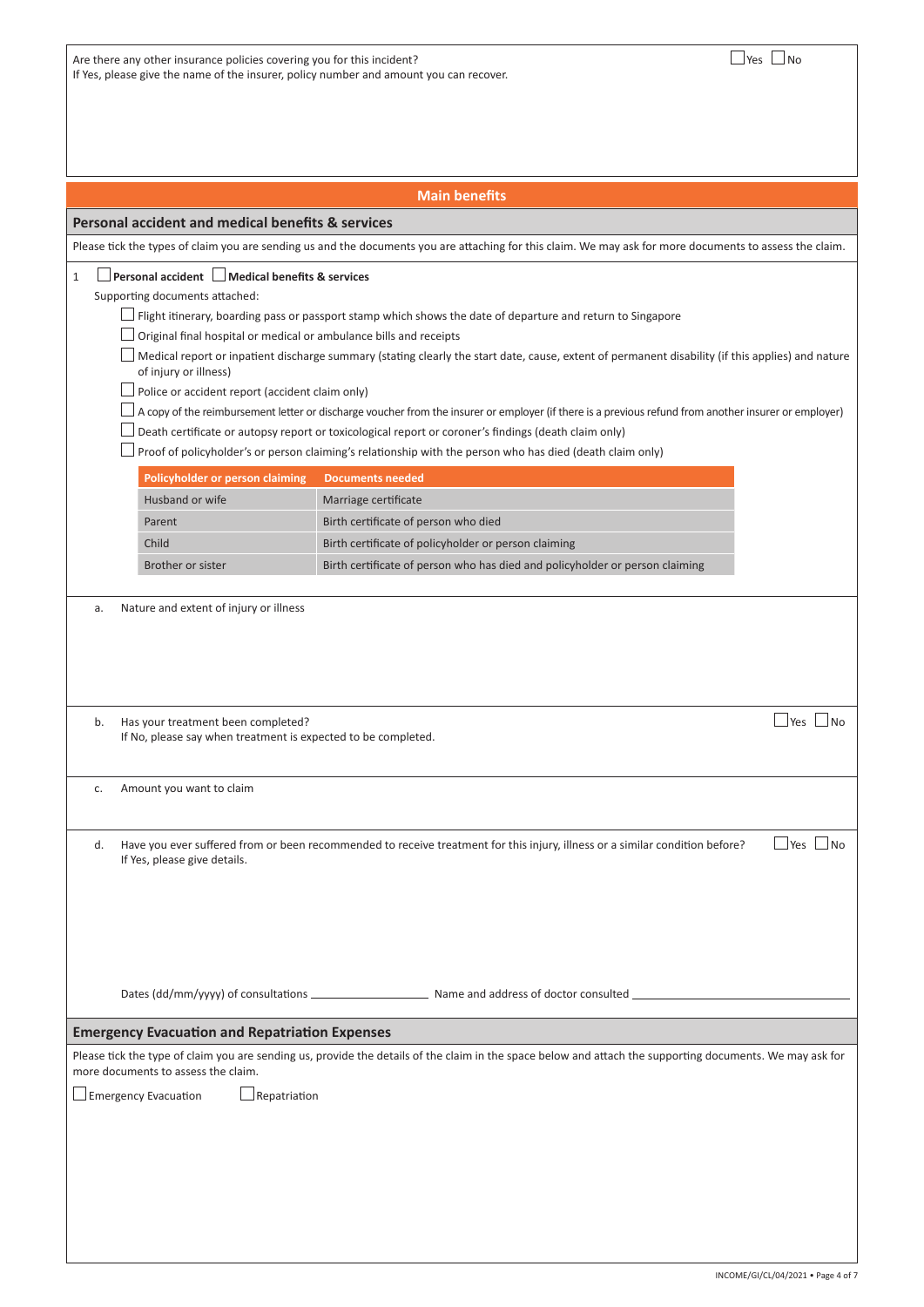|                | <b>Optional benefits</b>                                                                                      |                                                                    |                                |                                                                                                                                                |    |                                                                       |                     |  |  |
|----------------|---------------------------------------------------------------------------------------------------------------|--------------------------------------------------------------------|--------------------------------|------------------------------------------------------------------------------------------------------------------------------------------------|----|-----------------------------------------------------------------------|---------------------|--|--|
|                |                                                                                                               | <b>Travel inconveniences</b>                                       |                                |                                                                                                                                                |    |                                                                       |                     |  |  |
| $\overline{2}$ |                                                                                                               | Cancelling or postponing your trip                                 |                                | Shortening your trip                                                                                                                           |    |                                                                       |                     |  |  |
|                |                                                                                                               | Supporting documents attached:                                     |                                |                                                                                                                                                |    |                                                                       |                     |  |  |
|                | Flight itinerary, boarding pass or passport stamp which shows the date of departure and arrival to Singapore. |                                                                    |                                |                                                                                                                                                |    |                                                                       |                     |  |  |
|                |                                                                                                               | Tour itinerary and tour booking invoice or receipt                 |                                |                                                                                                                                                |    |                                                                       |                     |  |  |
|                |                                                                                                               | (including cancellation fees)                                      |                                | Transport and/or accomodation provider's confirmation on the cost of non-refundable prepaid travelling expenses                                |    |                                                                       |                     |  |  |
|                |                                                                                                               | (for cases of serious injury or illness)                           |                                | Written advice or medical certificate from a qualified attending doctor confirming that you were unfit to travel                               |    |                                                                       |                     |  |  |
|                |                                                                                                               | Death certificate (where someone's death caused this cancellation) |                                |                                                                                                                                                |    |                                                                       |                     |  |  |
|                | Proof of insured's relationship with the person who is sick or who died                                       |                                                                    |                                |                                                                                                                                                |    |                                                                       |                     |  |  |
|                |                                                                                                               | <b>Insured</b>                                                     | <b>Documents needed</b>        |                                                                                                                                                |    |                                                                       |                     |  |  |
|                |                                                                                                               | Husband or wife                                                    | Marriage certificate           |                                                                                                                                                |    |                                                                       |                     |  |  |
|                |                                                                                                               | Parent/brothers or sisters                                         |                                | Birth certificate of person who is sick or who died                                                                                            |    |                                                                       |                     |  |  |
|                |                                                                                                               | Child                                                              |                                | Birth certificate of insured                                                                                                                   |    |                                                                       |                     |  |  |
| а.             |                                                                                                               | Trip booking date (dd/mm/yyyy)                                     |                                | b. Intended departure/return date (dd/mm/yyyy)                                                                                                 | c. | Date of cancelling/postponing or shortening your trip<br>(dd/mm/yyyy) |                     |  |  |
|                |                                                                                                               | d. What caused the trip to be cancelled/postponed or shortened?    |                                |                                                                                                                                                |    |                                                                       |                     |  |  |
|                |                                                                                                               |                                                                    |                                |                                                                                                                                                |    |                                                                       |                     |  |  |
|                |                                                                                                               |                                                                    |                                |                                                                                                                                                |    |                                                                       |                     |  |  |
| е.             |                                                                                                               | Total amount paid by you                                           | f.<br>Total refund paid to you |                                                                                                                                                | g. | Amount you want to claim                                              |                     |  |  |
| 3              |                                                                                                               | <b>Flight delay</b>                                                | Overbooked public transport    | <b>Missed connections</b>                                                                                                                      |    | Flight diversion/deviation<br><b>Baggage delay</b>                    |                     |  |  |
|                |                                                                                                               | Supporting documents attached:                                     |                                |                                                                                                                                                |    |                                                                       |                     |  |  |
|                |                                                                                                               |                                                                    |                                |                                                                                                                                                |    |                                                                       |                     |  |  |
|                |                                                                                                               |                                                                    |                                | Airline or their handling agent's confirmation on the cause and length of the travel or baggage delay or overbooked public transport or missed |    |                                                                       |                     |  |  |
|                |                                                                                                               | connections                                                        |                                |                                                                                                                                                |    |                                                                       |                     |  |  |
|                |                                                                                                               | Delay report and acknowledgement slip (baggage delay claim)        |                                |                                                                                                                                                |    |                                                                       |                     |  |  |
|                |                                                                                                               |                                                                    |                                |                                                                                                                                                |    |                                                                       |                     |  |  |
|                |                                                                                                               | Flight delay / Overbooked public transport or Missed connections   |                                |                                                                                                                                                |    |                                                                       |                     |  |  |
|                |                                                                                                               | Original flight number                                             |                                | Original departure date (dd/mm/yyyy)                                                                                                           |    | Time                                                                  | $\Box$ am $\Box$ pm |  |  |
|                |                                                                                                               | Actual flight number                                               |                                | Actual departure date (dd/mm/yyyy)                                                                                                             |    | Time                                                                  | $\Box$ am $\Box$ pm |  |  |
|                |                                                                                                               | Cause of delay, overbooked public transport/missed connections     |                                |                                                                                                                                                |    | Length of delay                                                       |                     |  |  |
|                |                                                                                                               |                                                                    |                                |                                                                                                                                                |    |                                                                       |                     |  |  |
|                |                                                                                                               | <b>Flight Diversion/Deviation</b>                                  |                                |                                                                                                                                                |    |                                                                       |                     |  |  |
|                |                                                                                                               | Original arrival date (dd/mm/yyyy)                                 |                                |                                                                                                                                                |    | Time                                                                  | $\Box$ am $\Box$ pm |  |  |
|                |                                                                                                               | Actual arrival date (dd/mm/yyyy)                                   |                                |                                                                                                                                                |    | Time                                                                  | $\Box$ am $\Box$ pm |  |  |
|                |                                                                                                               | Cause of flight diversion/deviation                                |                                |                                                                                                                                                |    | Length of delay in arrival time                                       |                     |  |  |
|                |                                                                                                               |                                                                    |                                |                                                                                                                                                |    |                                                                       |                     |  |  |
|                |                                                                                                               | <b>Baggage delay</b>                                               |                                |                                                                                                                                                |    |                                                                       |                     |  |  |
|                |                                                                                                               | Flight number                                                      |                                | Flight arrival date (dd/mm/yyyy)                                                                                                               |    | Flight arrival time                                                   | $\Box$ am $\Box$ pm |  |  |
|                |                                                                                                               | Baggage collection date (dd/mm/yyyy)                               |                                | Place of baggage collection                                                                                                                    |    | Baggage collection time                                               | $\Box$ am $\Box$ pm |  |  |
|                |                                                                                                               |                                                                    |                                |                                                                                                                                                |    |                                                                       |                     |  |  |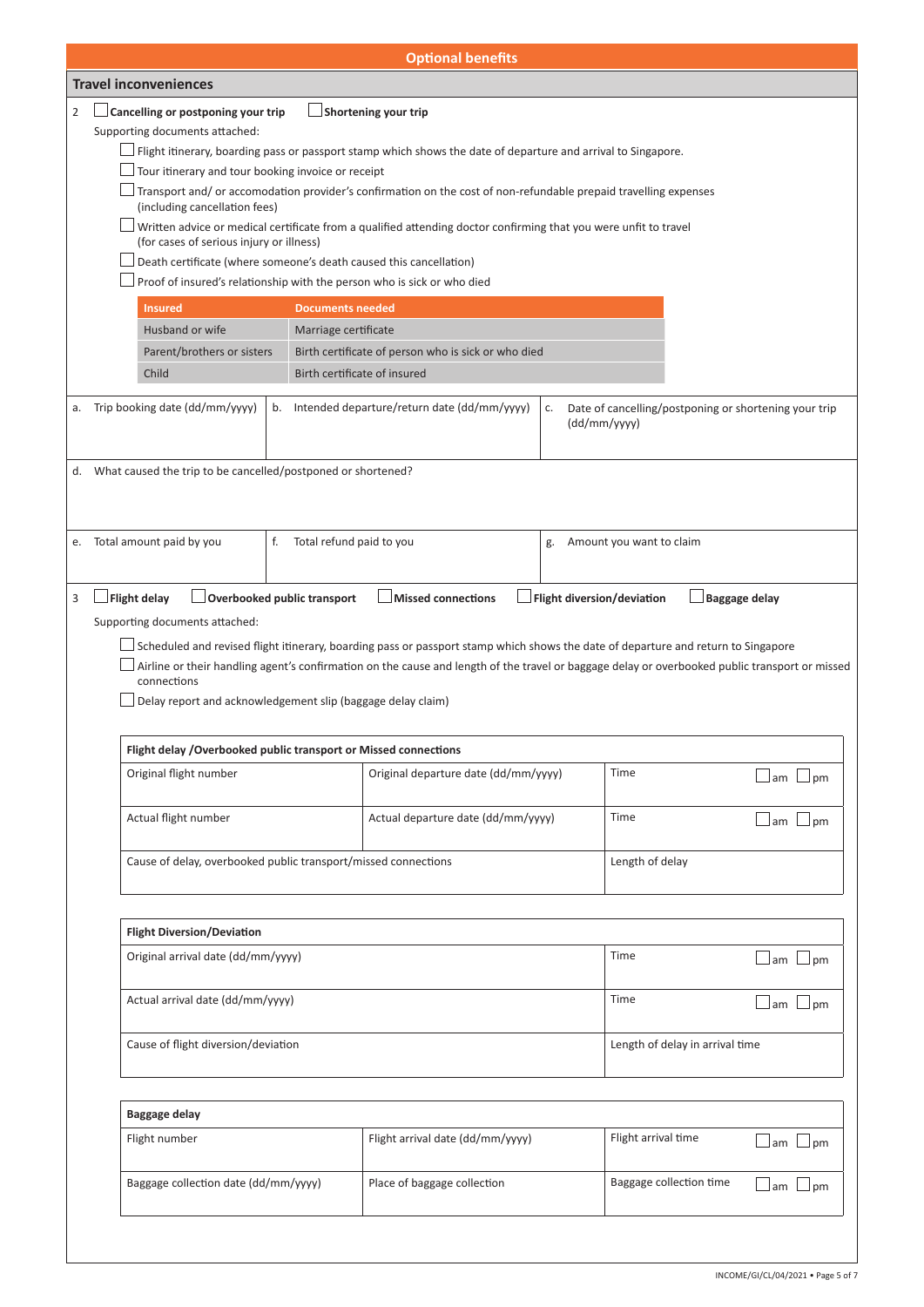| 4  | Loss or damage of baggage & personal belongings                                                                                                                                                                                                                                                                                                                                                                                                                                                                                                                                                                                                                                                                                                                                                                                                                                       | <b>Losing money</b> | $\Box$ Losing travel documents |  |  |  |  |  |
|----|---------------------------------------------------------------------------------------------------------------------------------------------------------------------------------------------------------------------------------------------------------------------------------------------------------------------------------------------------------------------------------------------------------------------------------------------------------------------------------------------------------------------------------------------------------------------------------------------------------------------------------------------------------------------------------------------------------------------------------------------------------------------------------------------------------------------------------------------------------------------------------------|---------------------|--------------------------------|--|--|--|--|--|
|    | Supporting documents attached:                                                                                                                                                                                                                                                                                                                                                                                                                                                                                                                                                                                                                                                                                                                                                                                                                                                        |                     |                                |  |  |  |  |  |
|    | Flight itinerary, boarding pass or passport stamp which shows the date of departure and return to Singapore<br>Police report of the lost item (or items)<br>Baggage loss or damage report filed with relevant authorities or service providers<br>Confirmation letter from airlines or travel agent or operator of amount paid as compensation for loss<br>Photographs of damaged item (or items)<br>Copy of diagnostic report from repairer stating the cause and extent of damage<br>Original repair bill or quotation of repair for damaged item (or items) or original purchase receipt or credit-card statement and warranty card<br>of lost or damaged item (or items)<br>Original invoice for transport and accommodation incurred to apply to replace the lost passport or travel documents<br>Original invoice for replacement passport/passport photograph/travel documents |                     |                                |  |  |  |  |  |
| a. | Yes  <br>N <sub>O</sub><br>Has this loss or damage been reported to the police or authorities?<br>If No, please say why.                                                                                                                                                                                                                                                                                                                                                                                                                                                                                                                                                                                                                                                                                                                                                              |                     |                                |  |  |  |  |  |
| b. | Did you receive any compensation from the service provider? (eg. Airline)<br>$\Box$ Yes<br>$\Box$ No<br>If yes, please provide details on the compensation or cash settlement amount received: _<br>If no, please provide evidence of denial compensation from the service provider.                                                                                                                                                                                                                                                                                                                                                                                                                                                                                                                                                                                                  |                     |                                |  |  |  |  |  |
| c. | $\Box$ Yes $\Box$ No<br>Can the damaged item (or items) be repaired?<br>If no, please provide a copy of the diagnostic report to confirm damaged item (or items) beyond repair.                                                                                                                                                                                                                                                                                                                                                                                                                                                                                                                                                                                                                                                                                                       |                     |                                |  |  |  |  |  |
|    | Description of damaged or lost item (or items)<br>Original purchase price<br>Date of purchase<br>Receipt (Yes/No)<br>Amount you want to claim                                                                                                                                                                                                                                                                                                                                                                                                                                                                                                                                                                                                                                                                                                                                         |                     |                                |  |  |  |  |  |
|    |                                                                                                                                                                                                                                                                                                                                                                                                                                                                                                                                                                                                                                                                                                                                                                                                                                                                                       |                     |                                |  |  |  |  |  |
|    | <b>Other benefits</b><br>Please indicate the benefit you are claiming for, provide details of the claim in the space provided below and attach supporting documents.                                                                                                                                                                                                                                                                                                                                                                                                                                                                                                                                                                                                                                                                                                                  |                     |                                |  |  |  |  |  |

## **Personal Data Use Statement**

By providing the information and submitting this application or transaction, I/we consent and agree to NTUC Income Insurance Co-operative Limited ("Income"), its representatives, agents, relevant third parties, Income's appointed insurance intermediaries and their respective third party service providers and representatives (collectively "Income Parties") (referred to in Income's Privacy Policy at http://www.income.com.sg/privacy-policy) to collect, use, and disclose any personal data in this form or obtained from other sources, including existing personal data provided and any future updates, (collectively "personal data") for the purposes of processing and administering my/our insurance application or transaction, providing me/us with financial advice and/or recommendation on products and services, managing my/our relationship and policies with Income including sending me/us corporate communications and notices on updates and servicing, research and data analytics, and in the manner and for the purposes described in Income's Privacy Policy.

Where the personal data of another person(s) (for example, personal data of my family, employee, payee/payer or beneficiary) is provided by me/us or from other sources to Income Parties, I/we represent and warrant that:

- I/we have obtained their consent for the collection, disclosure and use of their personal data; and
- I am/we are authorised to give any authorisation, approval and consent on their behalf to collect, use or disclose, their personal data,

for the purposes as set out in this Personal Data Use Statement.

For the purpose of this application and any claim in connection with my/our policy(ies) with Income, I/we also authorise, agree and consent to (whether this application or transaction is accepted or refused) the following: